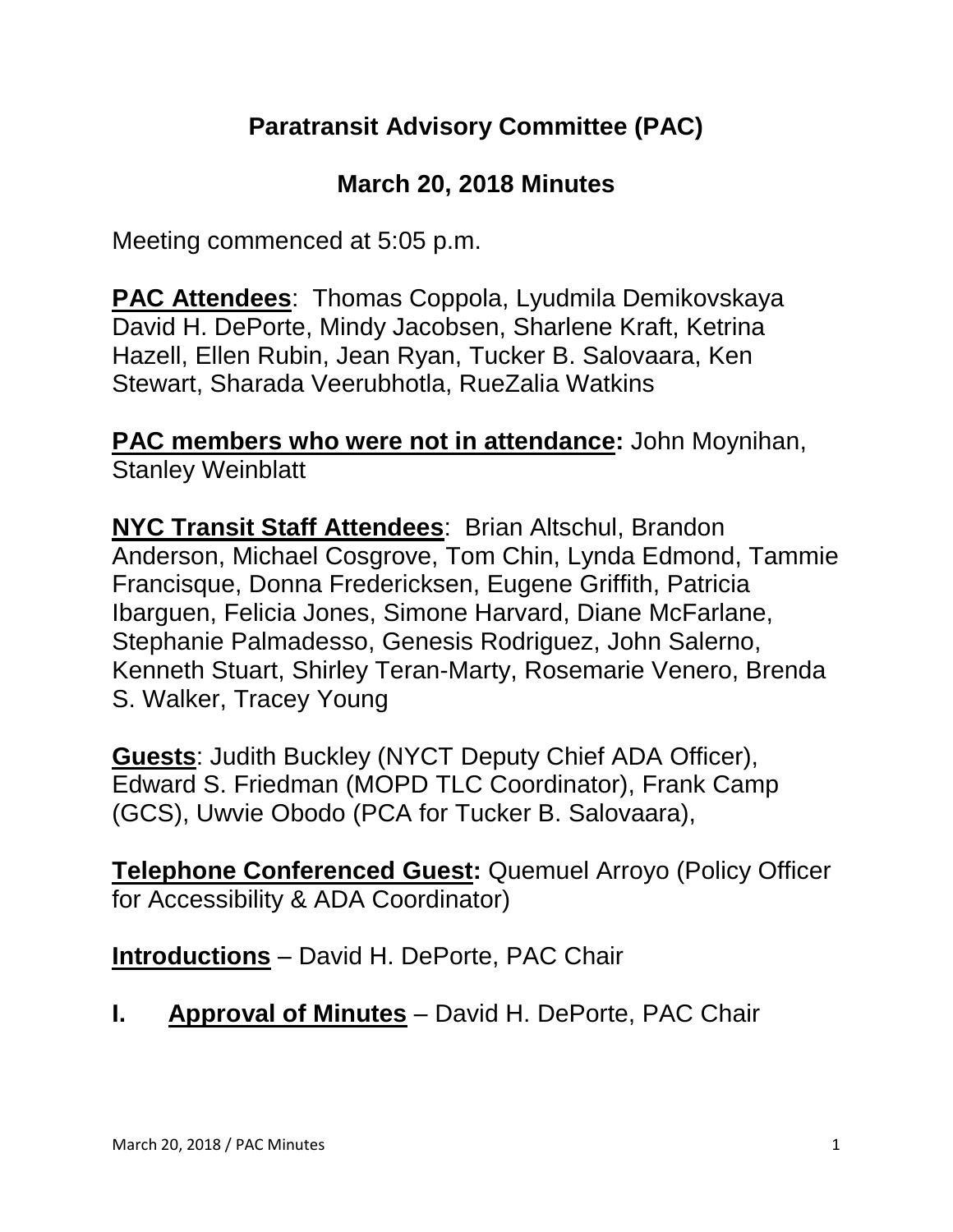Mr. DePorte called for the approval of the January 16, 2018 minutes. Mr. Coppola moved to approve the minutes and Mr. Salovaara seconded the motion, approved unanimously.

# **II. AAR Service Report** – Acting VP Michael Cosgrove

As requested by the PAC, Mr. Cosgrove provided a summary of the Paratransit Report.

Registrants increased 0.3% comparing 148,963 in January 2017 to 149,422 in January 2018.

Trips Requested increased 5.0% comparing 620,001 in January 2017 to 651,149 in January 2018.

Trips Scheduled increased 4.4% comparing 527,964 in January 2017 to 551,305 in January 2018.

Trips Completed increased 4.2% comparing 475,742 in January 2017 to 495,506 in January 2018.

Customer No-Shows increased 25.6% comparing 9,833 in January 2017 to 12,350 in January 2018.

Carrier No-Shows increased 3.3% comparing 545 in January 2017 to 563 in January 2018.

No-Fault No-Show decreased 0.2% to 2,788 in January 2017 to 2,782 in January 2018.

Total No-Show increased by 19.2% comparing 13,166 in January 2017 to 15,695 in January 2018.

On Time Performance increased 1.0% comparing 95.0% in January 2017 to 96.0% in January 2018.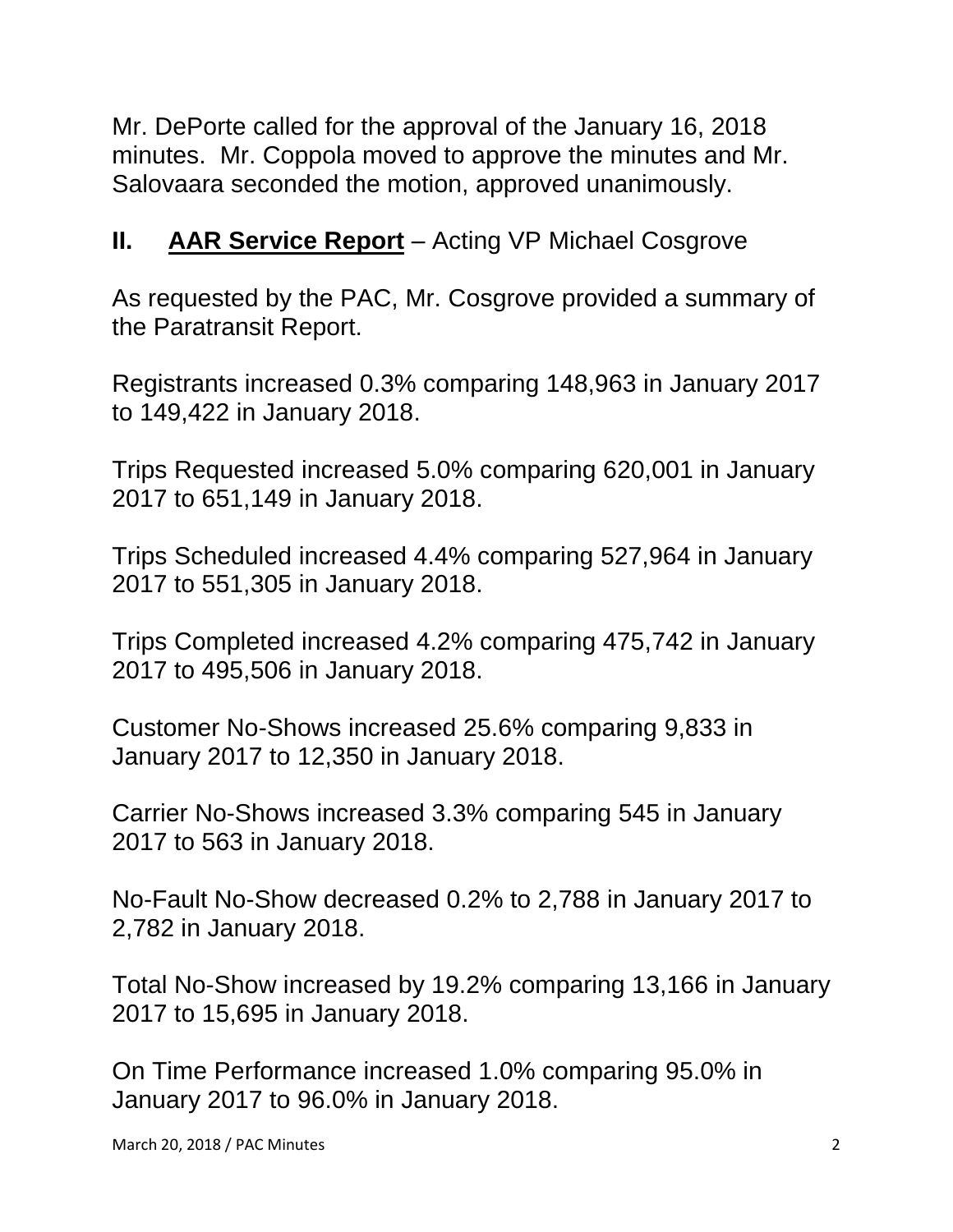Complaints per 1,000 Authorized Trips increase 11.3% at 4.4 in January 2017 to 4.9 in January 2018.

Commendations increased 30.4% comparing 586 in January 2017 to 764 in January 2018.

Total Boardings increased 3.3% comparing 657,976 in January 2017 to 679,420 in January 2018.

#### **PAC Feedback**

Mr. Stewart and Mr. Salovaara inquired about the increase in No-Shows. Acting VP Cosgrove stated he would look further into it to see what factors caused the increase.

#### **III. PAC Topic PAC vacancy**

Mr. DePorte announced Mr. Friedman's resignation from the PAC position. Mr. Friedman accepted a position as the TLC Coordinator at Mayor's Office for People with Disabilities (MOPD) and the Disability Service Facilitator for TLC.

Mr. Stuart stated those wishing to serve on the PAC can be an AAR customer or a member of an organization that represents the disabled community. Individuals should attach a cover letter and resume and send to PAC Liaison Ms. Shirley Teran-Marty. The PAC Selection Committee is composed of the Acting VP of Paratransit, the Chair and Co-Chair of the PAC, and MOPD Commissioner. Ms. Fredericksen encouraged all to review the committee guidelines on the MTA.info website. The direct link is [http://web.mta.info/accessibility/AdvisoryCommittee\\_PAC.htm](http://web.mta.info/accessibility/AdvisoryCommittee_PAC.htm)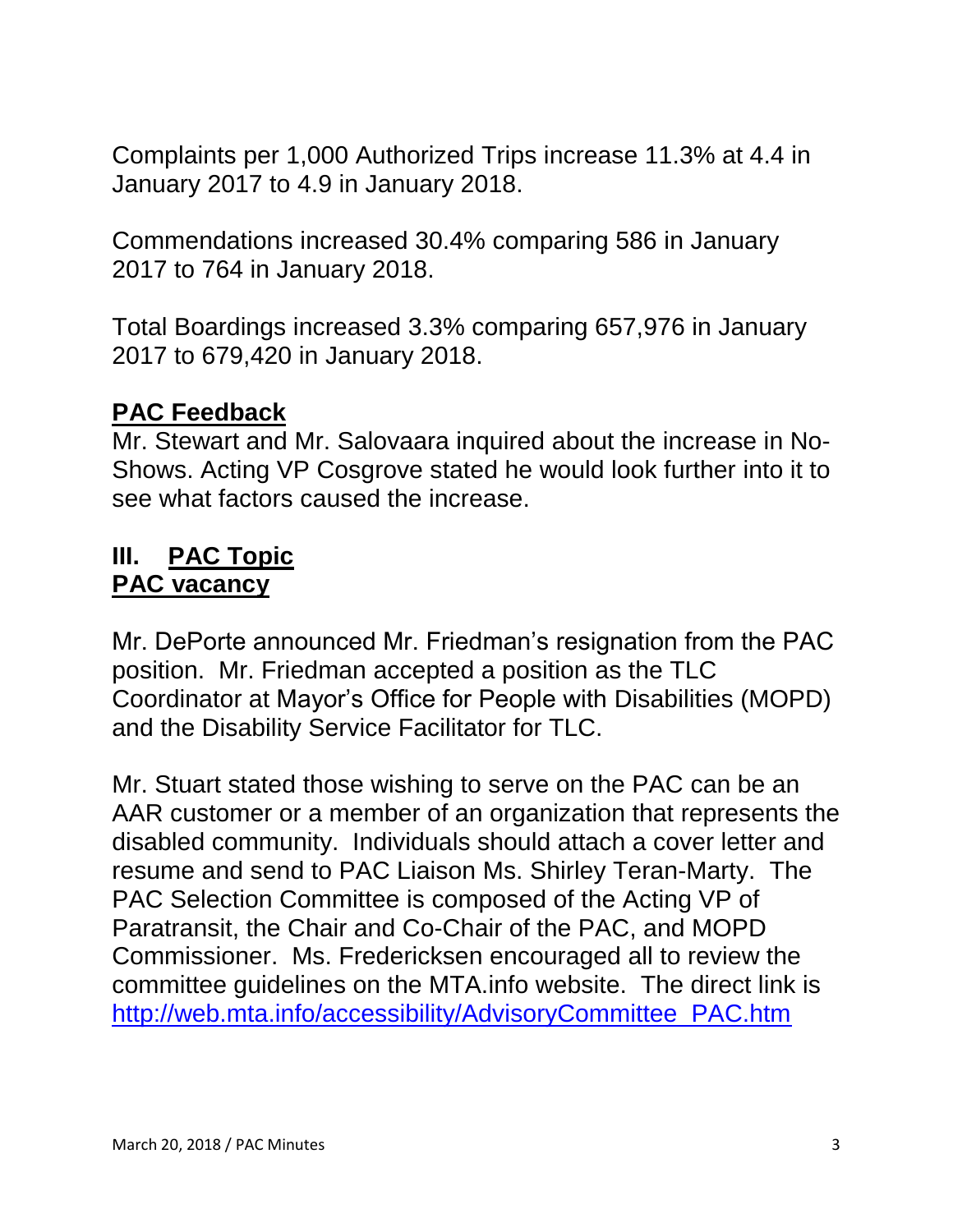### **IV. Paratransit Topics A.Curb App Update by Curb**

Mr. Gross, VP of Mobile for Curb, provided a summary of the Ehail Pilot Program and Curb app. These programs help deliver service for our customers using green/yellow taxis including WAVs. Mr. Stuart added that within the Pilot Program is a limited same-day reservation On-Demand test which began in late November 2017. AAR currently has about 700 users in the program made up of a combination of non-smartphone users and smartphone savvy customers. Some individuals who have joined the smartphone pilot haven't downloaded the app and are being encouraged to do so.

Ms. Felicia Jones, who documents requests from customers interested in the smartphone program, discussed the questions that are asked when signing someone wishes to sign up:

- Can you download the Curb app?
- Can you travel curb to curb or have PCA who will assist you to and from the vehicle?
- Are you familiar with using emails?

Some customers who initially responded "yes" then state that they are having difficulty using the app. Customers can seek additional assistance from Curb.

### **Discussions and Member Feedback regarding the Curb pilot**

Ms. Kraft and Ms. Veerubhotla mentioned that customers are calling the Command Center and Curb's customer service, regarding the Curb pilot and the staff have been unable to answer questions. Ms. Veerubhotla suggested stepping up the professionalism of the Curb call center.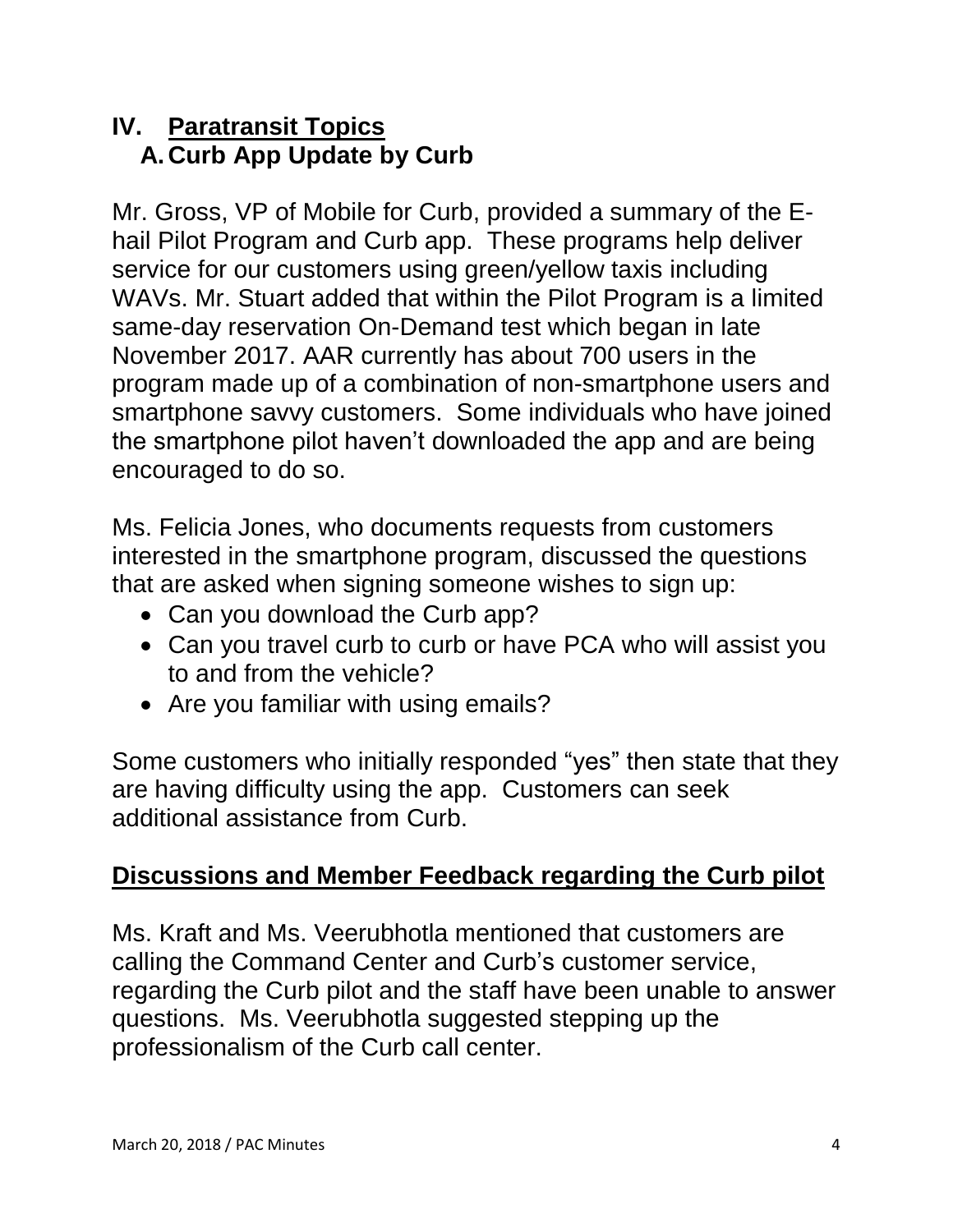Mr. Gross responded stating that Curb is working on addressing the issues that are being brought to their attention. The app is being redesigned for Paratransit so the user experience can be more successful. Ideas such as larger font size in the app are under review. Additionally, pilot program feedback is being sought such as: How does the app work for you and how can the app be easier for you?

Mr. Salovaara cited that green and yellow WAV taxi drivers need more training concerning wheelchair securement. Ms. Rubin also inquired about the amount of assistance are TLC drivers are required to provide visually impaired customers. Mr. Gross explained that Curb is a transportation provider and that their platform enables them to send requests from AAR customers to any cab in the city. Those cabs are licensed by the Taxi & Limousines Commission and if they are driving an accessible vehicle they should have gone through a training provided by TLC.

Mr. Friedman emphasized that TLC is looking at revamping its WAV program. The TLC drivers are given annual training and AAR may provide suggested training material that could be useful for the  $TI$   $C$ .

Ms. Ryan mentioned that some locations listed on Google map may not be correct and at times may bring you around the corner from your destination. There are cases when the geo coordinates are guiding the driver to another location close to the address. Ms. Ryan also stated that when she calls the Curb Command Center, there is sometimes a long hold time and she does not get immediate assistance.

Mr. Gross stated there is a software update that will launch in April 2018 which will address geocode issues as well as when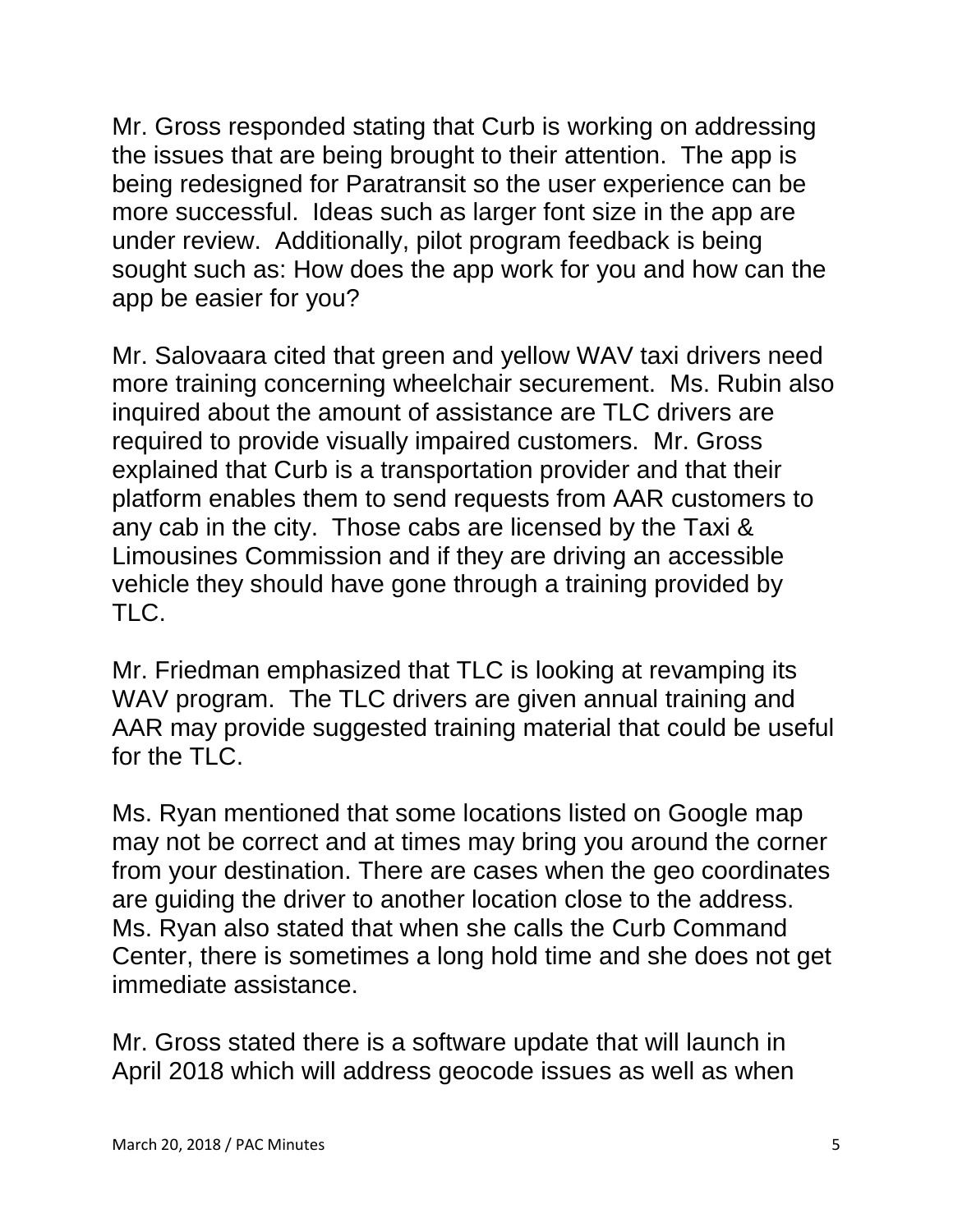drivers arrive early and don't wait the 5 minutes after the pickup time.

# **B. New AAR Application**

Members of the Eligibility & Compliance Unit, Officer Diane McFarlane, Director Simone Harvard and Supervisor Tracey Young gave a presentation on the recently revised Access-A-Ride application and recertification process. They reviewed the questions used to evaluate applicants and the impact each question has on eligibility determinations. The revised application reduced the number of questions from 30 to 15 and the number of pages from 10 to 7 in the application.

Ms. Young summarized the streamlined application. The application is now more customer friendly for applicants. A sample of the AAR application can be found at [http://web.mta.info/nyct/paratran/pdf/access\\_application.pdf](http://web.mta.info/nyct/paratran/pdf/access_application.pdf)

# **Discussions and Member Feedback**

Mr. Stewart mentioned that he received feedback from individuals stating that they had been denied AAR. Ms. McFarlane confirmed that 90% of individuals applying for Access-A-Ride service are approved.

Ms. Kraft asked if there is a time when a customer doesn't have to return to the assessment center because their disability is permanent. Ms. Young informed PAC members that the Assessment Center. This recommendation is then reviewed by AAR Eligibility who will make a determination.